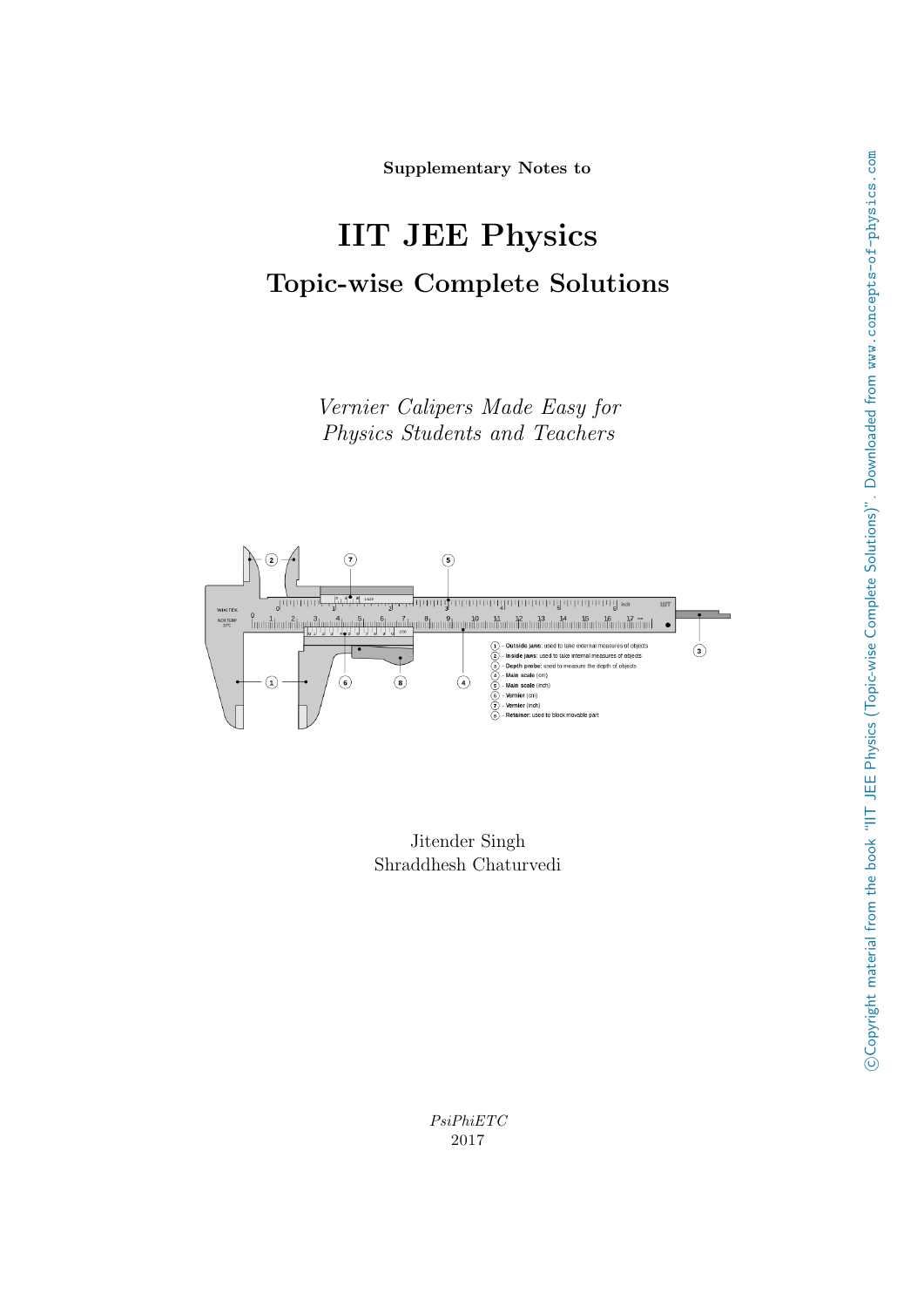#### Read Me First!

These notes are to supplement your regular textbooks, not to replace them. We made an attempt to make Physics easy and interesting.

To make best use of these notes, you should get familiar with the Vernier calipers. Experiment with the Vernier calipers available in Physics laboratory or buy your own. It does not cost much!

You are free to use or share these notes for non-commercial purposes.

We would be glad to hear your suggestions for the improvement of these notes. If you find any conceptual errors or typographical errors, howsoever small and insignificant, please inform us so that these can be corrected.

We have taken care in preparation of these notes, but make no expressed or implied warranty of any kind and assume no responsibility for errors or omissions. No liability is assumed for incidental or consequential damages in connection with or arising out of the use of the information contained herein.

> Jitender Singh, jsinghdrdo@gmail.com Author of "IIT JEE Physics: Topic-wise Complete Solutions"

#### Contents

| Bibliography |  |  |
|--------------|--|--|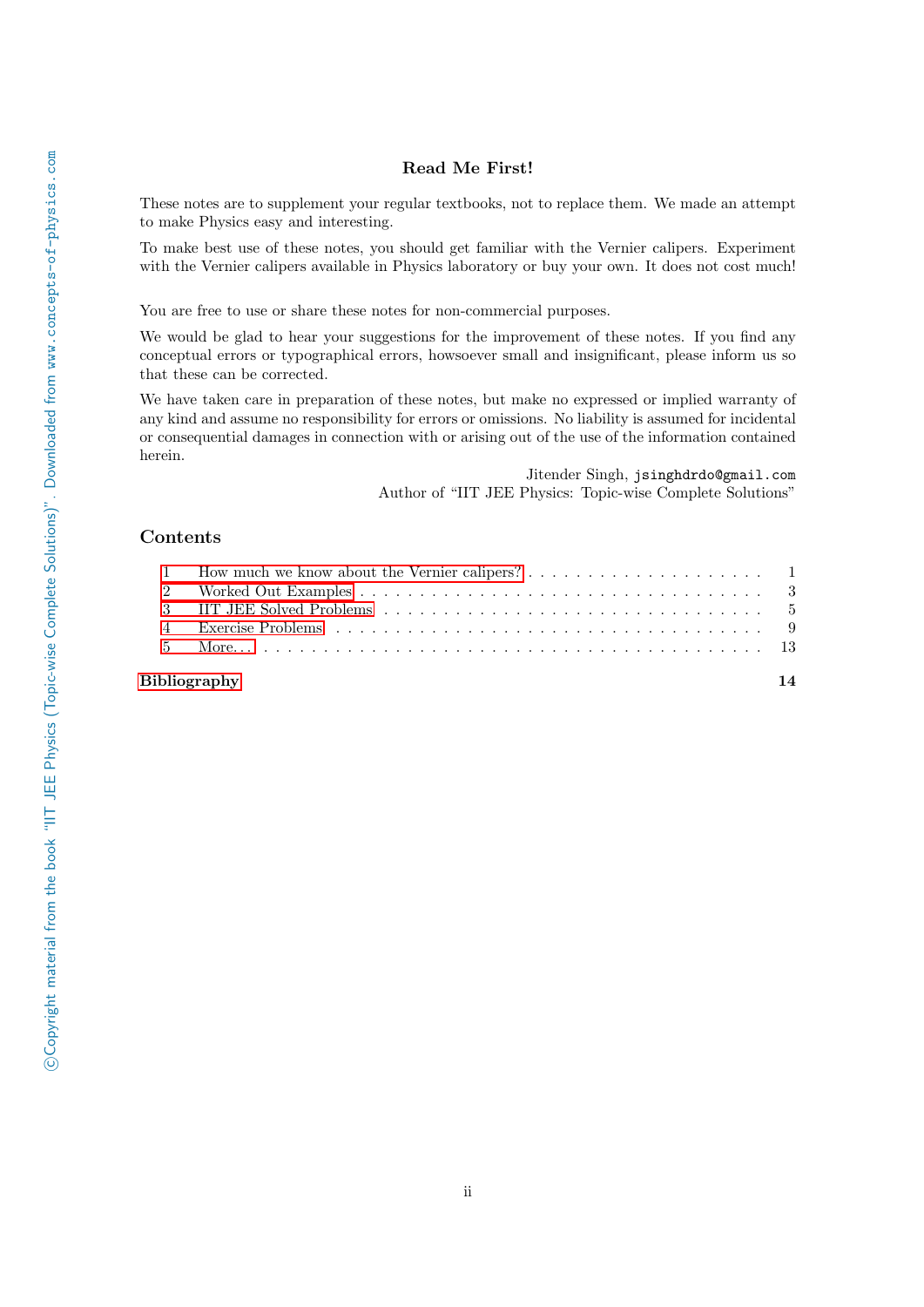#### <span id="page-2-0"></span>1 How much we know about the Vernier calipers?

Measurement is a fundamental part of all scientific experiments, including Physics. At one extreme, our vast universe extends this measuring exercise to light-years, the distances so vast that we cannot see them from our eyes. On the other extreme of the smallest distances, new discoveries are pushing it down to femto-meter  $(10^{-15} \text{ m})$  or even less. These distances are so small that we cannot see them from our eyes. At every  $1 - 2$  order of magnitude change in distance, our instruments to measure the distances accurately can differ. When the distances, we want to measure, are in the range of 10−<sup>2</sup> mm to 1 mm, we use Vernier Calipers and Screw Gauge for precise measurement. In this article, we are going to focus on these measuring instruments only.

In class  $11<sup>th</sup>$  Physics lab, we were trained to answer the following questions:

(a). How to find the Least Count (LC) or Vernier Constant?

- (b). How to read Main Scale Reading (MSR) and Vernier Scale Reading (VSR)?
- (c). How to find the zero error?
- (d). How to use the above data to get the final measurement?

Answers to these how to questions kept us content for 22 years. But this was not adequate to solve the IIT JEE 2016 problem. We needed to figure out some more interesting why questions like:

(A). Why least count is given by

$$
LC = \frac{Value\ of\ 1\ main\ scale\ division}{Total\ number\ of\ divisions\ on\ Vernier\ scale}
$$

(B). Why the measured value is given by

Observed Value  $=$  MSR + LC  $\times$  VSR

(C). Why the zero error is subtracted from the observed value i.e.,

True Value = Observed Value − Zero Error

Let us start our journey with a Vernier calipers without zero error. When two jaws are closed,  $0<sup>th</sup>$  mark on the Vernier scale is aligned with the  $0<sup>th</sup>$  mark on the main scale as shown in the figure [1.](#page-2-1) Also note that  $10^{th}$  mark on Vernier scale coincides with the  $9^{th}$  mark on main scale.

One main scale division (MSD) is the distance between two successive marks on the main scale. It is given in the figure [1](#page-2-1) that 1 MSD is equal to 1 mm. One Vernier scale division (VSD) is the distance between two successive marks on the Vernier scale. It is given that  $10 \text{ VSD} = 9 \text{ MSD}$ . Thus,  $1 \text{ VSD} = (9/10) \text{MSD} = (9/10)1 \text{ mm} = 0.9 \text{ mm}$  i.e., distance between two successive marks on the Vernier scale is 0.9 mm.



<span id="page-2-1"></span>Figure 1: Vernier calipers with no zero error

Now, let us use this Vernier calipers to measure the diameter  $D$  of a marble ball (marble balls usually have  $D = 1/2$  in). The measurement is shown in the figure [2.](#page-3-0) Here,  $x_{m0}$  is the distance between the jaw attached to main scale (left jaw) and the 0<sup>th</sup> mark on the main scale and  $x_{v0}$  is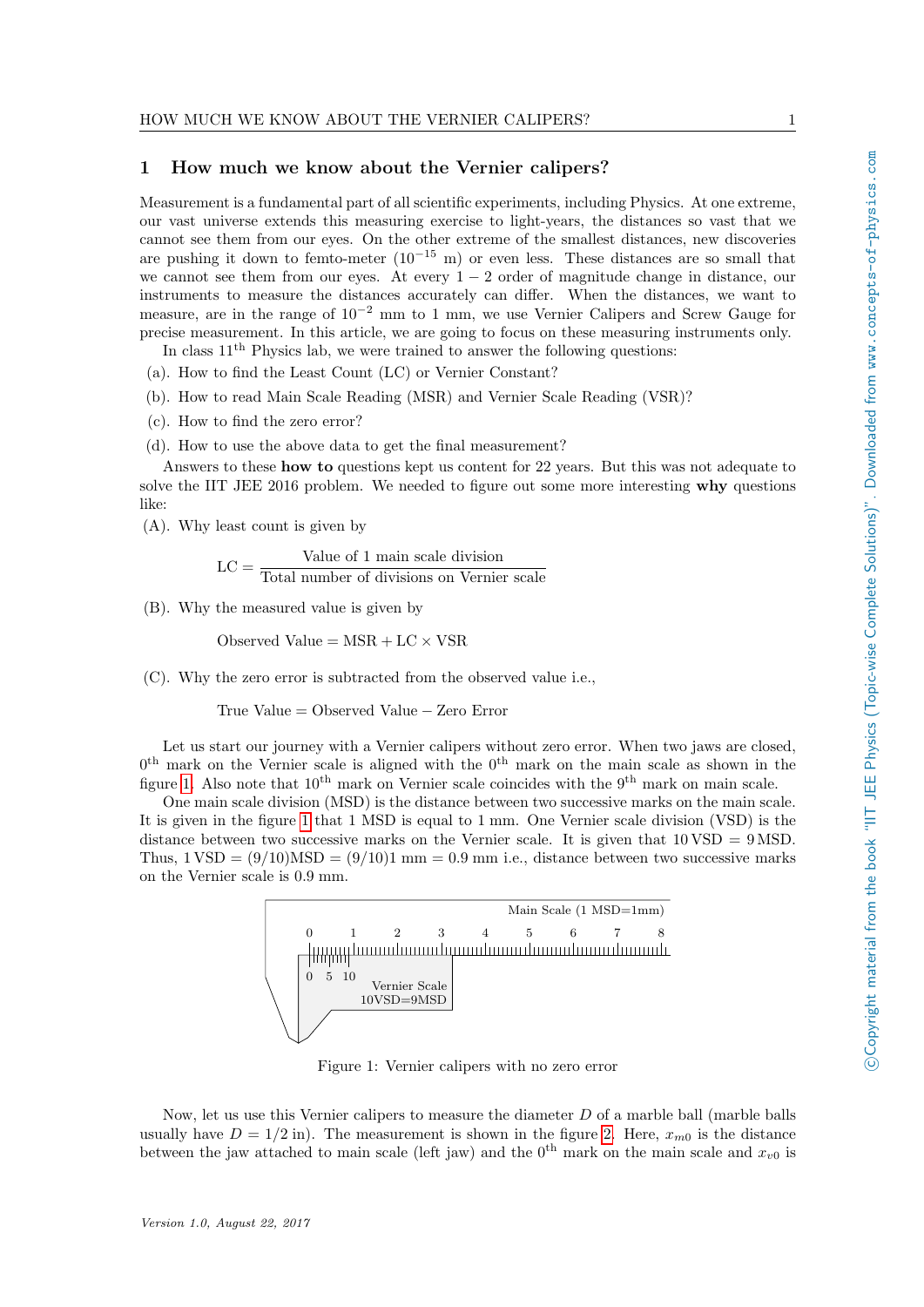the distance between the jaw attached to Vernier scale (right jaw) and the  $0<sup>th</sup>$  mark on the Vernier scale. Observe that the diameter is given by

<span id="page-3-2"></span>
$$
D = x_{m0} + x \tag{1}
$$

where x is the distance between the  $0<sup>th</sup>$  mark on the main scale and the right jaw.

Now, note that the  $7<sup>th</sup>$  mark on Vernier scale coincides with 1.9 cm on the main scale. This point is called the *point of coincidence*. The distance between the 0<sup>th</sup> mark on main scale and the point of coincidence is  $x_m$  and the distance between the 0<sup>th</sup> mark on Vernier scale and the point of coincidence is  $x_v$ . Thus,

$$
x + x_{v0} + x_v = x_m \tag{2}
$$

Substitute  $x$  from equation [2](#page-3-1) into equation [1](#page-3-2) to get

$$
D = (x_m - x_v) - (x_{m0} - x_{v0})
$$
\n(3)

The quantity  $(x_{m0} - x_{v0})$  is called the *zero error* of the Vernier calipers. Negative of the zero error is called zero correction. Note that  $x_{m0} = x_{v0}$  in a Vernier calipers without zero error (which is true in this case). Also,  $x_m = 19\text{MSD} = 19 \text{ mm}$  and  $x_v = 7\text{VSD} = 7(9/10) = 6.3 \text{ mm}$ . Substitute these values in equation [3](#page-3-3) to get  $D = 12.7$  mm = 1.27 cm (half inch marble).

<span id="page-3-3"></span><span id="page-3-1"></span>

<span id="page-3-0"></span>Figure 2: Measuring Diameter of a Marble Ball

There is another easier way to get the measured value. The main scale reading (MSR) is the first reading on the main scale immediately to the left of the zero of Vernier scale (MSR = 12 mm in this example). The Vernier scale reading (VSR) is the mark on Vernier scale which exactly coincides with a mark on the main scale (VSR  $= 7$  in this example). Note that there are VSR divisions on the main scale between MSR mark (i.e., mark on the main scale immediately to the left of the zero of the Vernier scale) and the point of coincidence. Thus,

$$
x_v = \text{VSR} \times \text{VSD},\tag{4}
$$
  

$$
x_m = \text{MSR} + \text{VSR} \times \text{MSD}.\tag{5}
$$

Corresponding values of the parameters for the zero errors are

$$
x_{v0} = \text{VSR}_0 \times \text{VSD},\tag{6}
$$

$$
x_{m0} = \text{MSR}_0 + \text{VSR}_0 \times \text{MSD}.\tag{7}
$$

Substitute in equation [3](#page-3-3) to get

$$
D = ((\text{MSR} + \text{VSR} \times \text{MSD}) - (\text{VSR} \times \text{VSD})) -
$$
  
\n
$$
((\text{MSR}_0 + \text{VSR}_0 \times \text{MSD}) - (\text{VSR}_0 \times \text{VSD}))
$$
  
\n
$$
= (\text{MSR} + \text{VSR}(\text{MSD} - \text{VSD})) - (\text{MSR}_0 + \text{VSR}_0(\text{MSD} - \text{VSD}))
$$
  
\n
$$
= (\text{MSR} + \text{VSR} \times \text{LC}) - (\text{MSR}_0 + \text{VSR}_0 \times \text{LC})
$$
  
\n
$$
= \text{MSR} + \text{VSR} \times \text{LC} - \text{Zero Error.}
$$
 (8)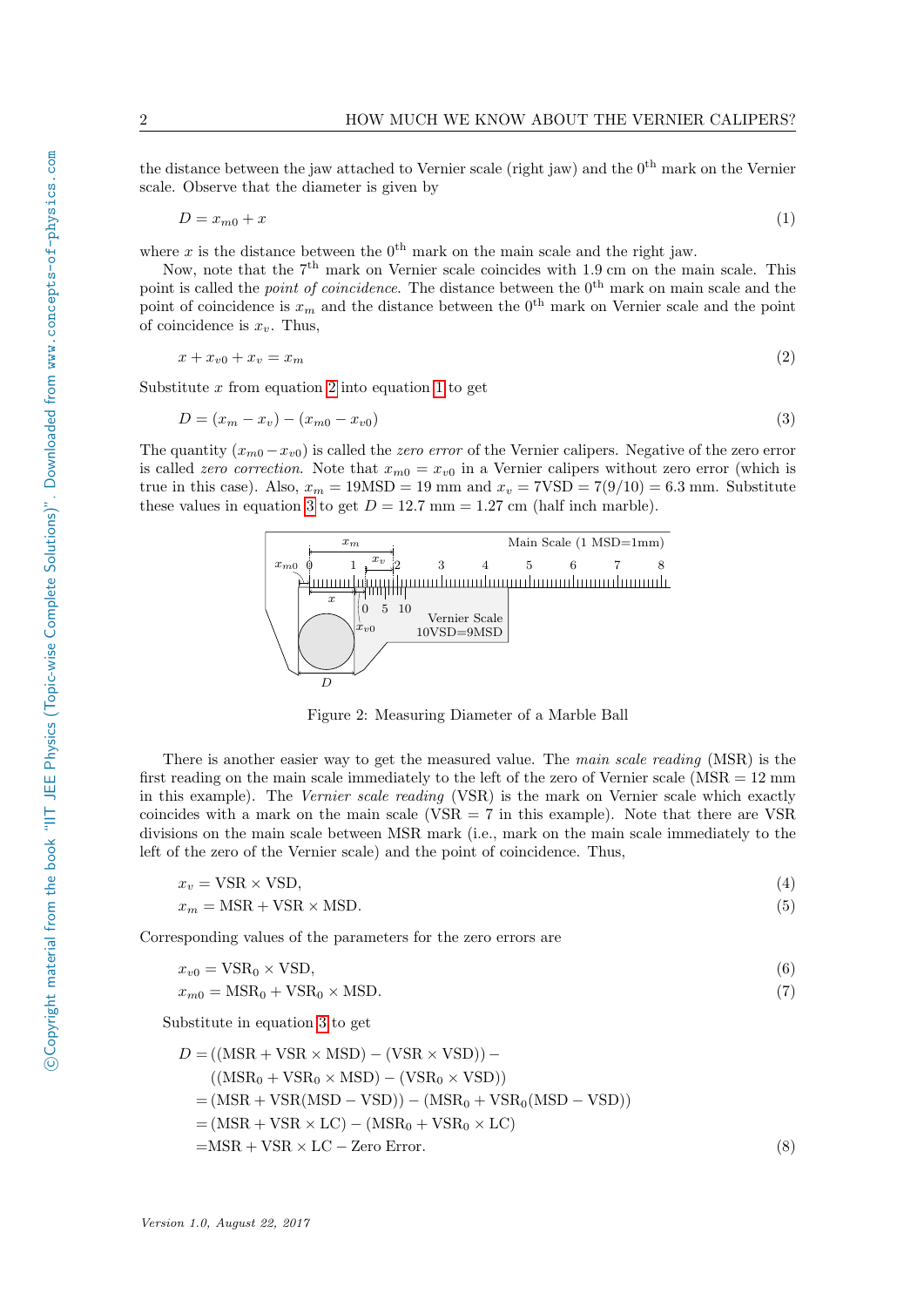where  $LC = MSD - VSD$  is called the *least count* or *Vernier constant*. It is the smallest length that can be measured accurately with a Vernier calipers. For the given Vernier calipers

 $LC = MSD - VSD = 1$  mm  $-9/10$  mm  $= 0.1$  mm,  $D = \text{MSR} + \text{VSR} \times \text{LC} = 12 \text{ mm} + 7 \times (0.1) = 12.7 \text{ mm} = 1.27 \text{ cm}.$ 

Note that Vernier calipers can be used to measure (1) outer dimensions like diameter of a sphere or edge of a cube (2) inner dimensions like inner diameter of a hollow cylinder and (3) depth of a hollow cylinder.

### <span id="page-4-0"></span>2 Worked Out Examples

Example 1: The jaws of the Vernier calipers shown in figure [3](#page-4-1) are in contact with each other. Find the zero error of this Vernier calipers.



<span id="page-4-1"></span>Figure 3: Vernier calipers with positive zero error

Solution: The least count of given Vernier calipers is

 $LC = MSD - VSD = 1 - (9/10) = 0.1$  mm.

The main scale reading is  $MSR_0 = 0$  mm and the Vernier scale reading is  $VSR_0 = 3$ . Thus,

Zero Error =  $MSR_0 + VSR_0 \times LC = 0 + 3 \times 0.1 = 0.3$  mm.

Example 2: The Vernier calipers of example 1 is used to measure the edge of a cube. The readings are shown in the figure [4.](#page-4-2) Find the edge length of the cube.



<span id="page-4-2"></span>Figure 4: Measuring the edge of a cube

**Solution:** The readings are  $MSR = 25$  mm and  $VSR = 7$ . Thus,

 $a = \text{MSR} + \text{VSR} \times \text{LS} - \text{Zero Error}$  $= 25 + 7(0.1) - 0.3 = 25.4$  mm  $= 2.54$  cm.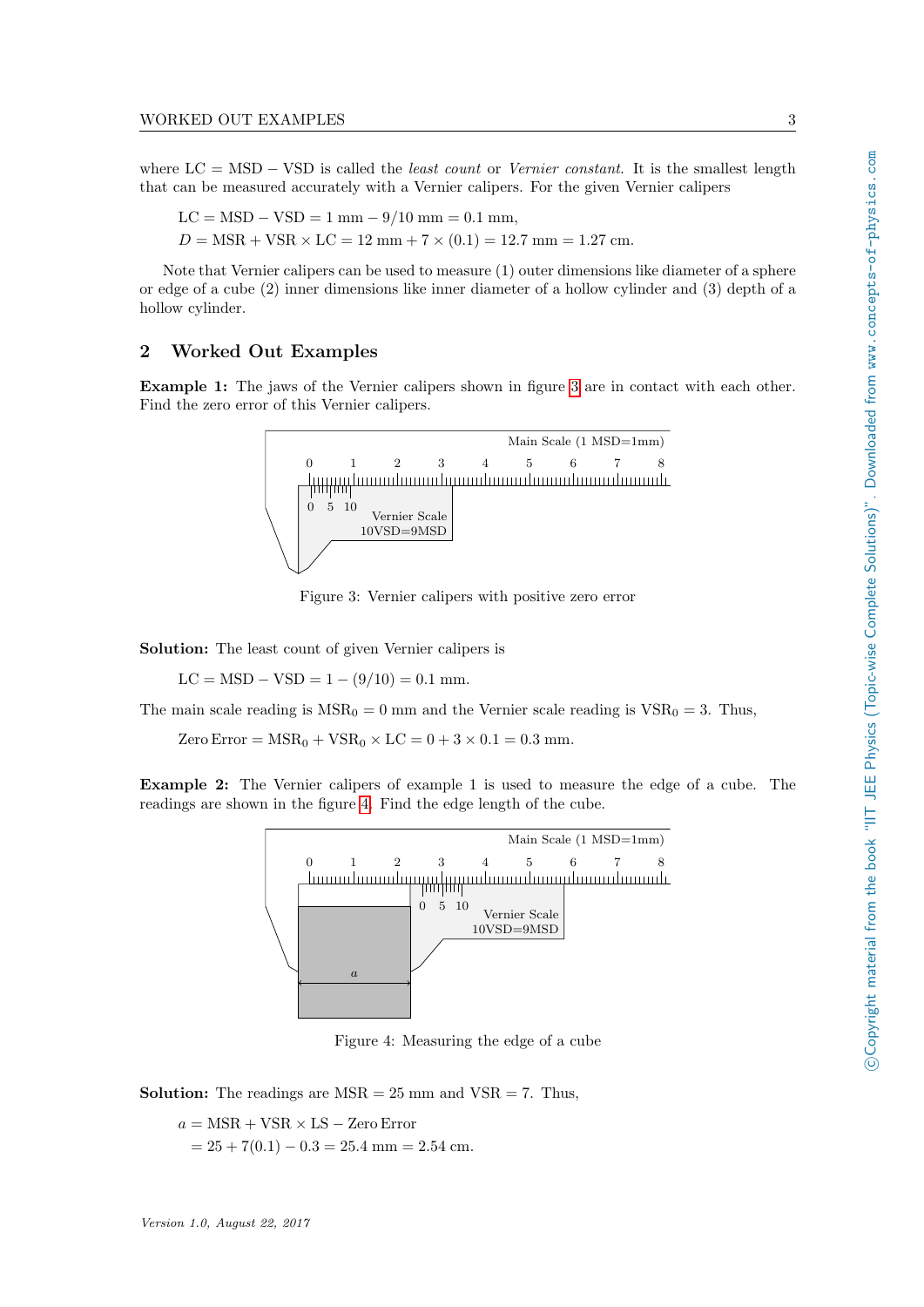Example 3: The jaws of the Vernier calipers, shown in figure [5,](#page-5-0) are in contact with each other. Find the zero error of this Vernier calipers.



<span id="page-5-0"></span>Figure 5: Vernier calipers with negative zero error

**Solution:** This is an interesting problem. What is  $MSR_0$ ? It is the first reading on the main scale immediately to the left of the zero of the Vernier scale. But there are no marks on the main scale before zero of the Vernier scale. We claim that  $MSR_0 = -1$  mm (observe it carefully, why MSR<sub>0</sub> is not equal to  $-2$  mm?). The Vernier scale reading is  $VSR_0 = 4$  and the least count is  $LC = 0.1$  mm. Substitute these values to get,

Zero Error =  $MSR_0 + VSR_0 \times LC = -1 + 4 \times 0.1 = -0.6$  mm.

Example 4: The Vernier calipers of example 3 is used to measure the edge of a cube. The readings are shown in the figure [6.](#page-5-1) Find the edge length of the cube.



<span id="page-5-1"></span>Figure 6: Measuring edge length of a cube

**Solution:** The readings are  $MSR = 24$  mm and  $VSR = 8$ . Thus,

 $a = \text{MSR} + \text{VSR} \times \text{LS} - \text{Zero Error}$  $= 24 + 8(0.1) - (-0.6) = 25.4$  mm  $= 2.54$  cm.

Example 5: What is the LC of the Vernier calipers shown in the figure [7?](#page-6-1)

**Solution:** One main scale division is  $1 \text{ MSD} = 1 \text{ mm}$ . Since  $5 \text{ VSD} = 4 \text{ MSD}$ , we get  $1 \text{ VSD} =$  $(4/5)$  MSD = 0.8 mm. Thus, the least count of this calipers is

 $LC = MSD - VSD = 1.0 - 0.8 = 0.2$  mm.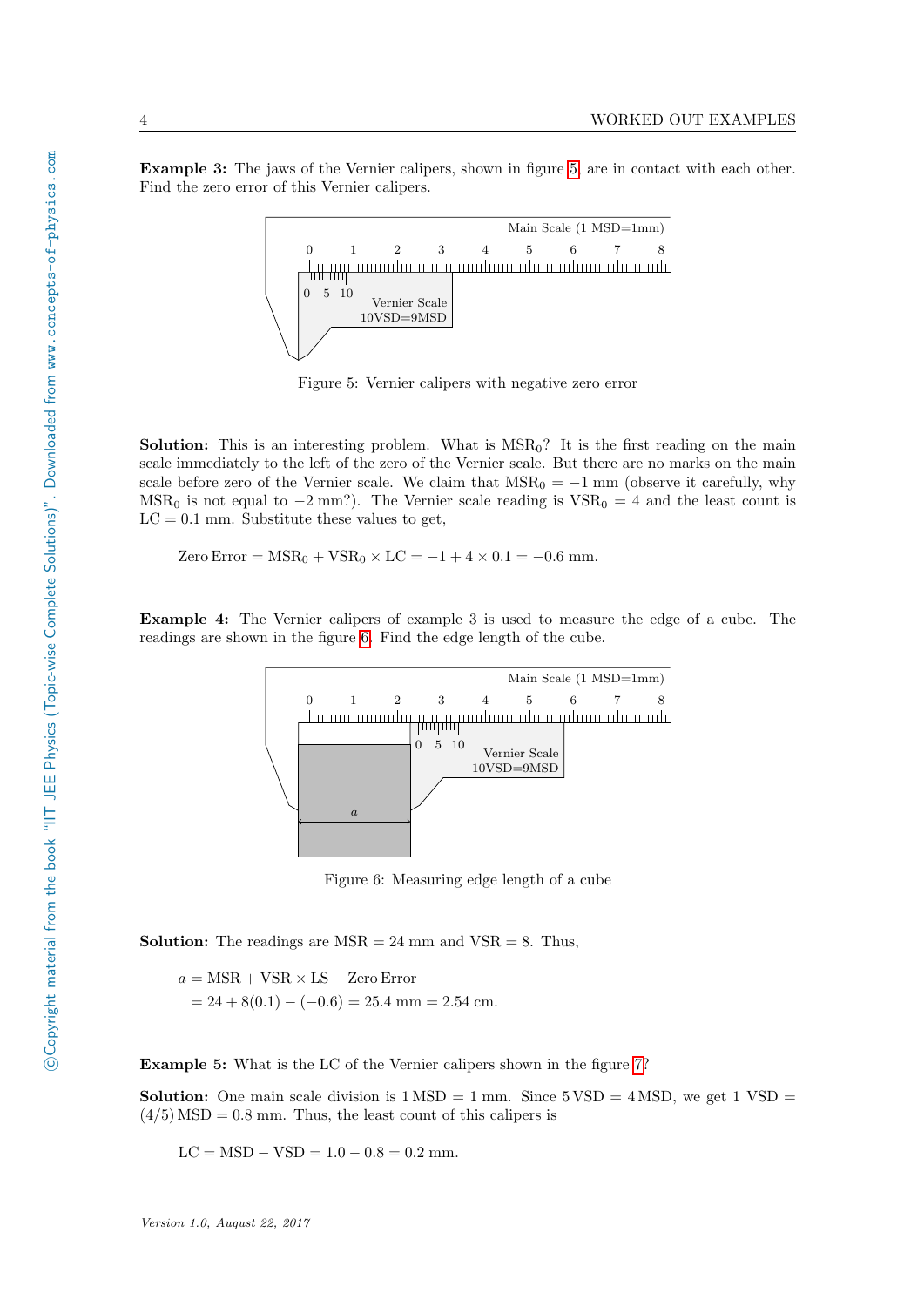

<span id="page-6-3"></span><span id="page-6-2"></span><span id="page-6-1"></span>Figure 7: Least Count of a Vernier callipers

#### <span id="page-6-0"></span>3 IIT JEE Solved Problems

**Question.** N divisions on the main scale of a Vernier calipers coincide with  $(N + 1)$  divisions on its Vernier scale. If each division on the main scale is of a units, determine the least count of instrument. (2003)

Solution. Given, a main scale division (MSD) of the Vernier calipers is

$$
1\text{ MSD} = a.\tag{1}
$$

Since  $(N + 1)$  Vernier scale divisions (VSD) are equal to N main scale divisions, we get

$$
1 \text{ VSD} = \frac{N}{N+1} \text{ MSD} = \frac{Na}{N+1}.\tag{2}
$$

The least count is given by

$$
LC = 1 \text{ MSD} - 1 \text{ VSD} = \frac{a}{N+1}.
$$

Question. The edge of a cube is measured using a Vernier calipers (9 divisions of the main scale are equal to 10 divisions of Vernier scale and 1 main scale division is 1 mm). The main scale division reading is 10 and first division of Vernier scale was found to be coinciding with the main scale. The mass of the cube is 2.736 g. Calculate the density in  $g/cm<sup>3</sup>$  up to correct significant figures. (2005)

Solution. From the given data, one main scale division (MSD) is

 $1 \text{ MSD} = 1 \text{ mm}.$  (1)

Since 10 Vernier scale divisions (VSD) are equal to 9 MSD, we get

 $1 \text{ VSD} = 9/10 = 0.9 \text{ mm}.$  (2)

The least count (LC) is given by

$$
LC = 1 MSD - 1 VSD = 1.0 - 0.9 = 0.1 mm.
$$
\n(3)

Given, the main scale reading (MSR) is 10 and the Vernier scale reading (VSR) is 1. The measured value of the edge is given by

$$
a = \text{MSR} \times \text{MSD} + \text{VSR} \times \text{LC} = 10 \times 1 + 1 \times 0.1 = 10.1 \text{ mm}.
$$

The measurement of a has three significant digits. The volume of the cube is  $V = a^3 = 1.03$  cm<sup>3</sup> and the density is

$$
m/V = 2.736/1.03 = 2.6563 = 2.66
$$
 g/cm<sup>3</sup>,

(after rounding off to three significant digits).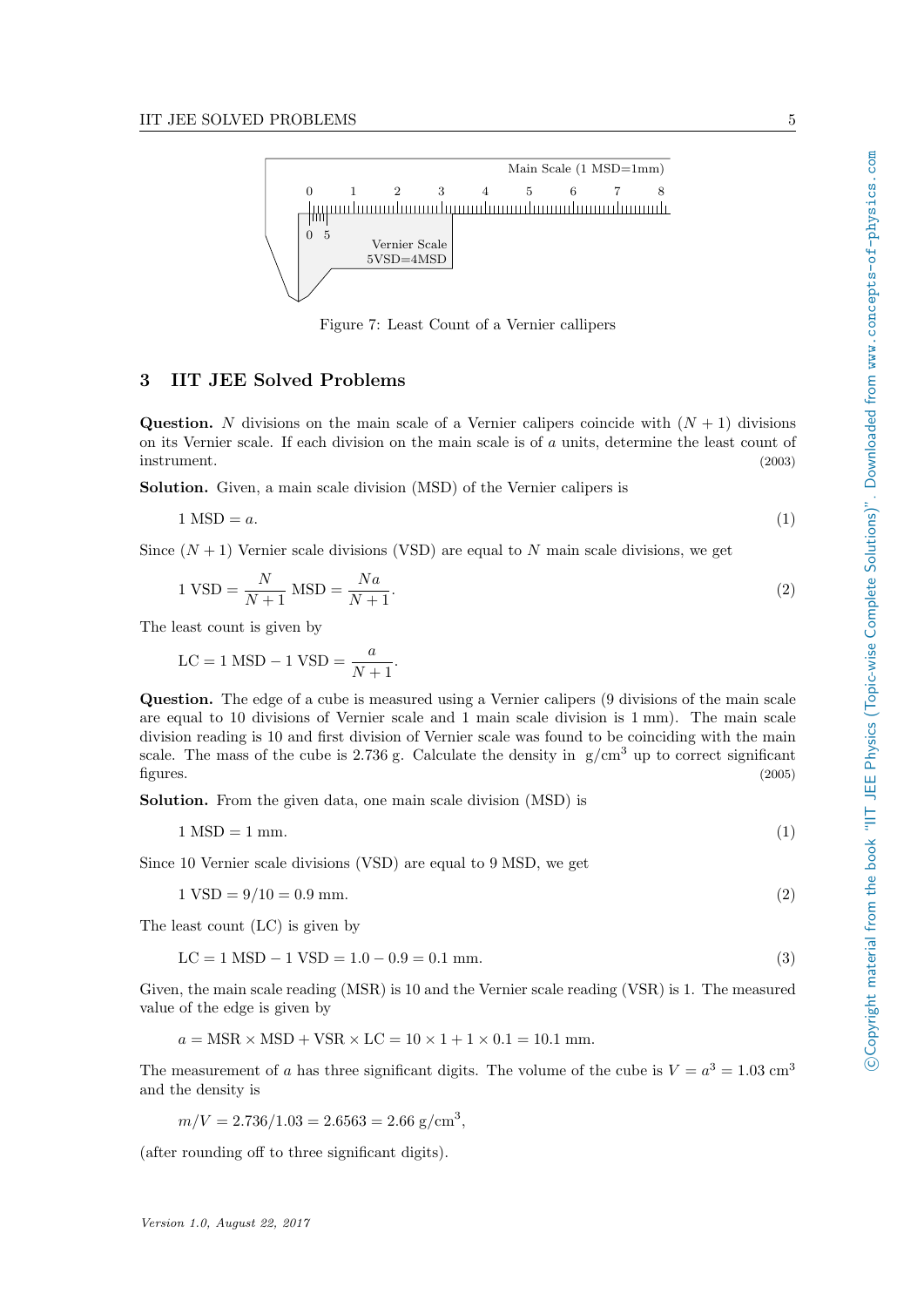Question. A Vernier calipers has 1 mm marks on the main scale. It has 20 equal divisions on the Vernier scale which match with 16 main scale divisions. For this Vernier calipers, the least count  $i$  is (2010)

(A). 0.02 mm

(B). 0.05 mm

(C). 0.1 mm

(D). 0.2 mm

Solution. For the given Vernier calipers, one main scale division (MSD) is

 $1 \text{ MSD} = 1 \text{ mm}.$  (1)

Since 20 Vernier scale divisions (VSD) are equal to 16 MSD, we get

 $1 \text{ VSD} = 16/20 = 0.8 \text{ mm}.$  (2)

The least count (LC) is given by

 $LC = 1$  MSD  $- 1$  VSD  $= 1.0 - 0.8 = 0.2$  mm.

Question. The diameter of a cylinder is measured using a Vernier calipers with no zero error. It is found that the zero of the Vernier scale lies between 5.10 cm and 5.15 cm of the main scale. The Vernier scale has 50 divisions equivalent to 2.45 cm. The 24th division of the Vernier scale exactly coincides with one of the main scale divisions. The diameter of the cylinder is (2013)

(A). 5.112 cm

(B). 5.124 cm

(C). 5.136 cm

(D). 5.148 cm

Solution. From the given data, one main scale division (MSD) and one Vernier scale division (VSD) are

$$
1 \text{ MSD} = 5.15 \text{ cm} - 5.10 \text{ cm} = 0.05 \text{ cm},\tag{1}
$$

$$
1 \text{ VSD} = \frac{2.45}{50} \text{ cm} = 0.049 \text{ cm}.
$$
\n<sup>(2)</sup>

The least count (LC) of the given Vernier calipers is

$$
LC = 1 MSD - 1 VSD = 0.001 cm.
$$
\n(3)

For the given measurement, main scale reading (MSR) is 5.10 cm and the Vernier scale reading (VSR) is 24. Hence, the diameter  $D$  of the cylinder is

$$
D = \text{MSR} + \text{VSR} \times \text{LC} = 5.10 + 24 \times 0.001 = 5.124 \text{ cm}.
$$

Question. Consider a Vernier calipers in which each 1 cm on the main scale is divided into 8 equal divisions and a screw gauge with 100 divisions on its circular scale. In the Vernier calipers, 5 divisions of the Vernier scale coincide with 4 divisions on the main scale and in the screw gauge, one complete rotation of the circular scale moves it by two divisions on the linear scale. Then,

(2015)

- (A). If the pitch of the screw gauge is twice the least count of the Vernier calipers, the least count of the screw gauge is 0.01 mm.
- (B). If the pitch of the screw gauge is twice the least count of the Vernier calipers, the least count of the screw gauge is 0.005 mm.
- (C). If the least count of the linear scale of the screw gauge is twice the least count of the Vernier calipers, the least count of the screw gauge is 0.01 mm.
- (D). If the least count of the linear scale of the screw gauge is twice the least count of the Vernier calipers, the least count of the screw gauge is 0.005 mm.

©Copyright material from the book "IIT JEE Physics (Topic-wise Complete Solutions)". Downloaded from www.concepts-of-physics.com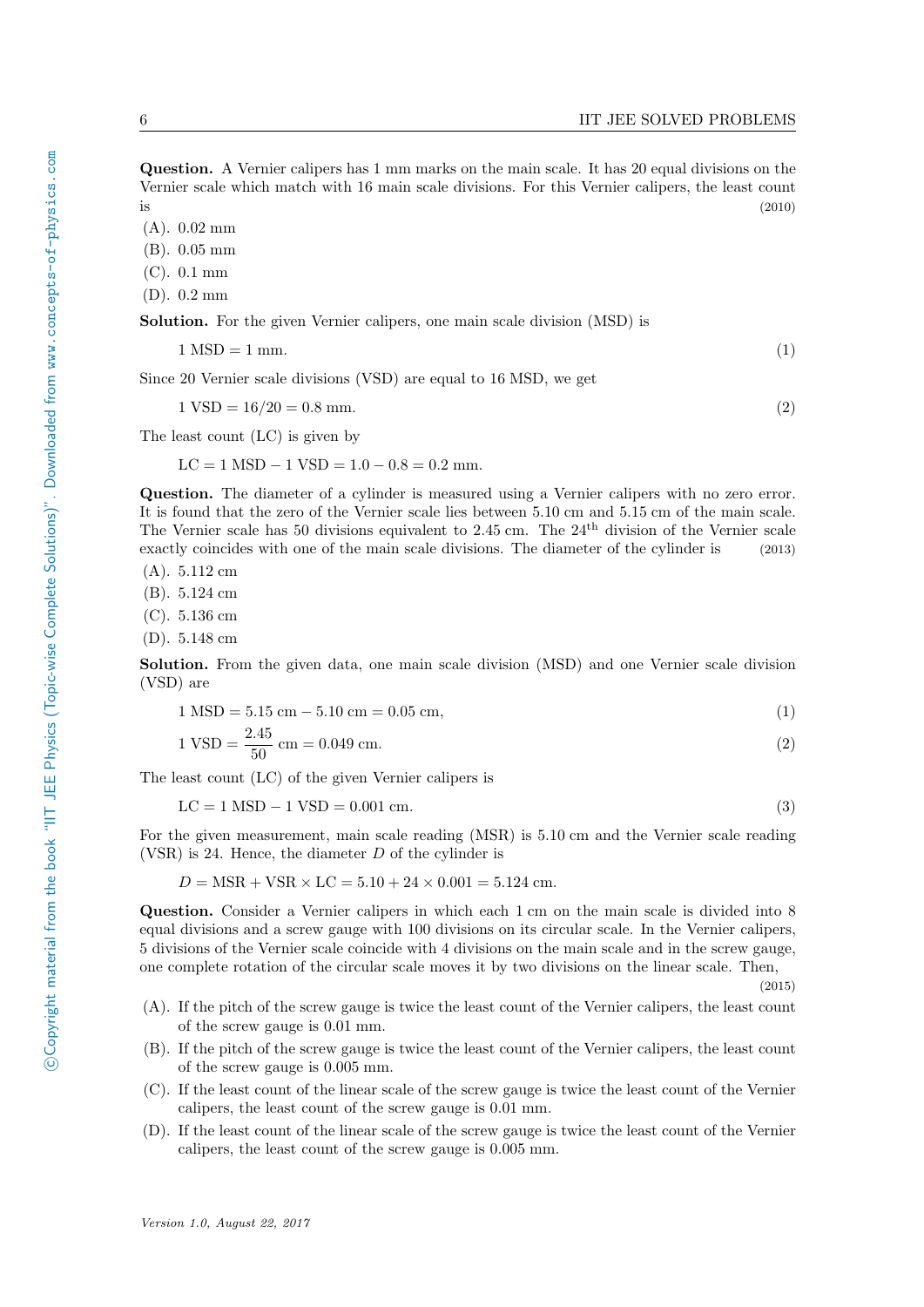Solution. In given Vernier calipers, each 1 cm is equally divided into 8 main scale divisions (MSD). Thus,  $1 \text{ MSD} = 1/8 = 0.125 \text{ cm}$ . Further, 4 main scale divisions coincide with 5 Vernier scale divisions (VSD) i.e.,  $4 \text{ MSD} = 5 \text{ VSD}$ . Thus,  $1 \text{ VSD} = 4/5 \text{ MSD} = 0.8 \times 0.125 = 0.1 \text{ cm}$ . The least count of the Vernier calipers is given by

$$
LC = 1 MSD - 1 VSD = 0.125 - 0.1 = 0.025 cm.
$$
\n
$$
(1)
$$

In screw gauge, let  $l$  be the distance between two adjacent divisions on the linear scale. The pitch p of the screw gauge is the distance travelled on the linear scale when it makes one complete rotation. Since circular scale moves by two divisions on the linear scale when it makes one complete rotation, we get  $p = 2l$ . The least count of the screw gauge is defined as ratio of the pitch to the number of divisions on the circular scale  $(n)$  i.e.,

$$
lc = p/n = 2l/100 = l/50.
$$
\n(2)

If  $p = 2 LC = 2(0.025) = 0.05$  $p = 2 LC = 2(0.025) = 0.05$  $p = 2 LC = 2(0.025) = 0.05$  cm, then  $l = p/2 = 0.025$  cm. Substitute l in equation 2 to get the least count of the screw gauge

$$
lc = 0.025/50 = 5 \times 10^{-4} cm = 0.005 mm.
$$
\n(3)

If  $l = 2 LC = 2(0.025) = 0.05$  $l = 2 LC = 2(0.025) = 0.05$  $l = 2 LC = 2(0.025) = 0.05$  cm then equation 2 gives

$$
lc = 0.05/50 = 1 \times 10^{-3} cm = 0.01 mm.
$$
\n(4)

Question. There are two Vernier calipers both of which have 1 cm divided into 10 equal divisions on the main scale. The Vernier scale of one of the calipers  $(C_1)$  has 10 equal divisions that correspond to 9 main scale divisions. The Vernier scale of the other caliper  $(C_2)$  has 10 equal divisions that correspond to 11 main scale divisions. The readings of the two calipers are shown in the figure. The measured values (in cm) by calipers  $C_1$  and  $C_2$ , respectively are (2016)



(A). 2.85 and 2.82

- (B). 2.87 and 2.83
- (C). 2.87 and 2.86
- (D). 2.87 and 2.87

**Solution.** In both calipers  $C_1$  and  $C_2$ , 1 cm is divided into 10 equal divisions on the main scale. Thus, 1 division on the main scale is equal to  $x_{m1} = x_{m2} = 1$  cm/10 = 0.1 cm. In calipers  $C_1$ , 10 equal divisions on the Vernier scale are equal to 9 main scale divisions. Thus, 1 division on the Vernier scale of  $C_1$  is equal to  $x_{v1} = 9x_{m1}/10 = 0.09$  cm. In calipers  $C_2$ , 10 equal divisions on the Vernier scale are equal to 11 main scale divisions. Thus, 1 division on the Vernier scale of  $C_2$  is equal to  $x_{v2} = 11x_{m2}/10 = 0.11$  cm.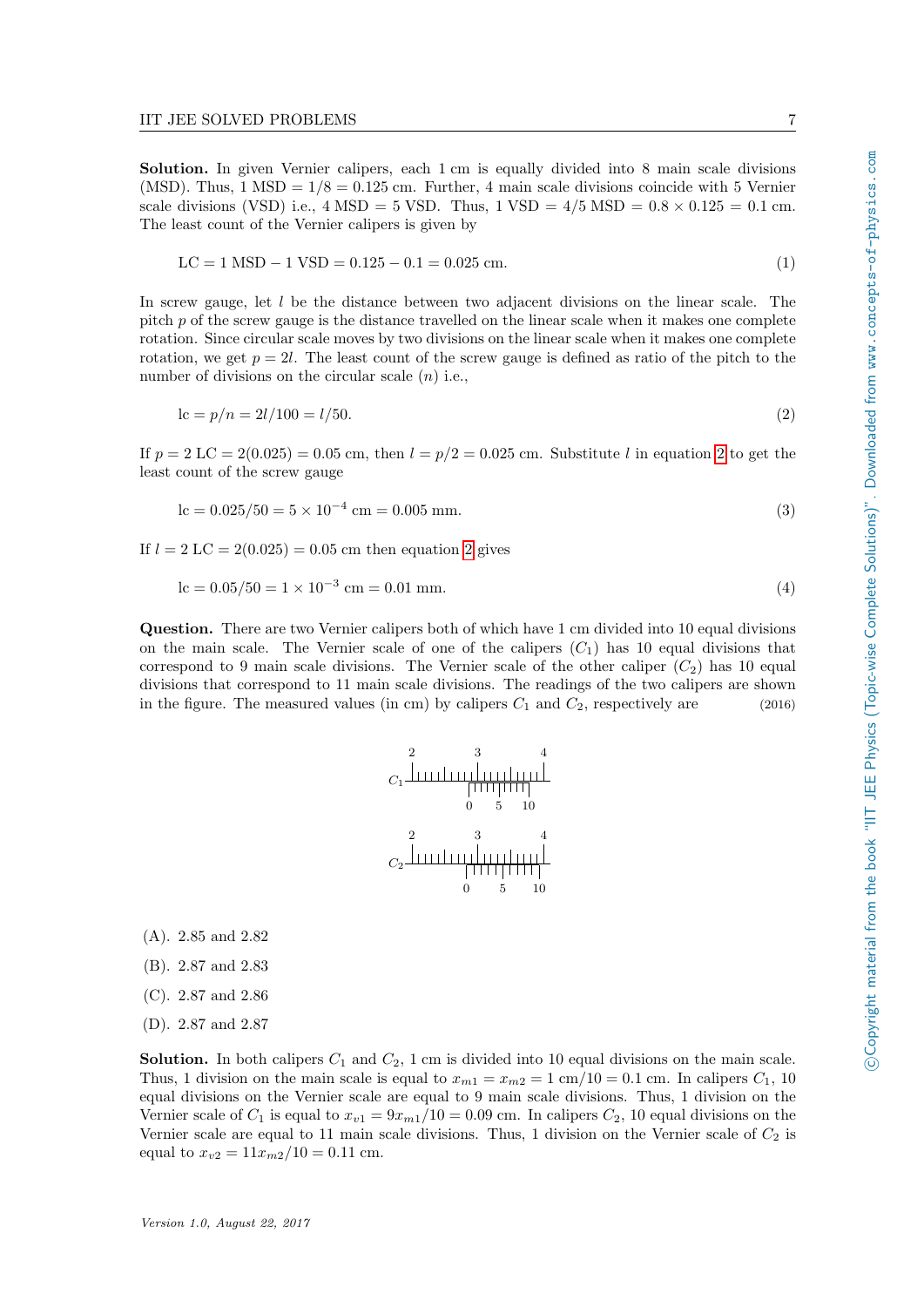

Let main scale reading be MSR and  $v^{\text{th}}$  division of the Vernier scale coincides with  $m^{\text{th}}$  division of the main scale  $(m \text{ is counted beyond MSR})$ . The value measured by this calipers is

$$
X = \text{MSR} + x = \text{MSR} + mx_m - vx_v. \tag{1}
$$

In calipers  $C_1$ ,  $MSR_1 = 2.8$  cm,  $m_1 = 7$  and  $v_1 = 7$  and in calipers  $C_2$ ,  $MSR_2 = 2.8$  cm,  $m_2 = 8$ and  $v_2 = 7$ . Substitute these values in equation [1](#page-6-3) to get

$$
X_1 = \text{MSR}_1 + m_1 x_{m1} - v_1 x_{v1} = 2.8 + 7(0.1) - 7(0.09) = 2.87 \text{ cm}.
$$
  

$$
X_2 = \text{MSR}_2 + m_2 x_{m2} - v_2 x_{v2} = 2.8 + 8(0.1) - 7(0.11) = 2.83 \text{ cm}.
$$

The Vernier calipers are generally of type  $C_1$  having  $m = v$  and least count  $LC = x_m - x_v$ . For these calipers, equation [1](#page-6-3) gives  $X = \text{MSR} + v \times \text{LC}$ .

Question. During Searle's experiment, zero of the Vernier scale lies between  $3.20 \times 10^{-2}$  m and  $3.25 \times 10^{-2}$  m of the main scale. The 20<sup>th</sup> division of the Vernier scale exactly coincides with one of the main scale divisions. When an additional load of 2 kg is applied to the wire, the zero of the Vernier scale still lies between  $3.20 \times 10^{-2}$  m and  $3.25 \times 10^{-2}$  m of the main scale but now  $45^{\text{th}}$ division of Vernier scale coincides with one of the main scale divisions. The length of the thin metallic wire is 2 m and its cross-sectional area is  $8 \times 10^{-7}$  m<sup>2</sup>. The least count of the Vernier scale is  $1.0 \times 10^{-5}$  m. The maximum percentage error in the Young's modulus of the wire is ......

(2014)

Solution. The difference between the two measurements by Vernier scale gives elongation of the wire caused by the additional load of 2 kg. In the first measurement, main scale reading is  $MSR = 3.20 \times 10^{-2}$  m and Vernier scale reading is  $VSR = 20$ . The least count of Vernier scale is LC =  $1 \times 10^{-5}$  m. Thus, the first measurement by Vernier scale is

$$
L_1 = \text{MSR} + \text{VSR} \times \text{LC}
$$
  
= 3.20 × 10<sup>-2</sup> + 20(1 × 10<sup>-5</sup>) = 3.220 × 10<sup>-2</sup> m. (1)

In the second measurement, MSR =  $3.20 \times 10^{-2}$  m and VSR = 45. Thus, the second measurement by Vernier scale is

$$
L_2 = 3.20 \times 10^{-2} + 45(1 \times 10^{-5}) = 3.245 \times 10^{-2} \text{ m.}
$$
 (2)

The elongation of the wire due to force  $F = 2g$  is

$$
l = L_2 - L_1 = 0.025 \times 10^{-2} \text{ m.}
$$
\n<sup>(3)</sup>

The maximum error in the measurement of l is  $\Delta l = LC = 1 \times 10^{-5}$  m. Young's modulus is given by  $Y = \frac{FL}{lA}$ . The maximum percentage error in the measurement of Y is

$$
\frac{\Delta Y}{Y} \times 100 = \frac{\Delta l}{l} \times 100 = \frac{1 \times 10^{-5}}{0.025 \times 10^{-2}} \times 100 = 4\%.
$$

The readers are encouraged to compute the values of Y and  $\Delta Y$ . Hint: Y = 2 × 10<sup>11</sup> N/m<sup>2</sup> and  $\Delta Y = 0.08 \times 10^{11} \text{ N/m}^2$ .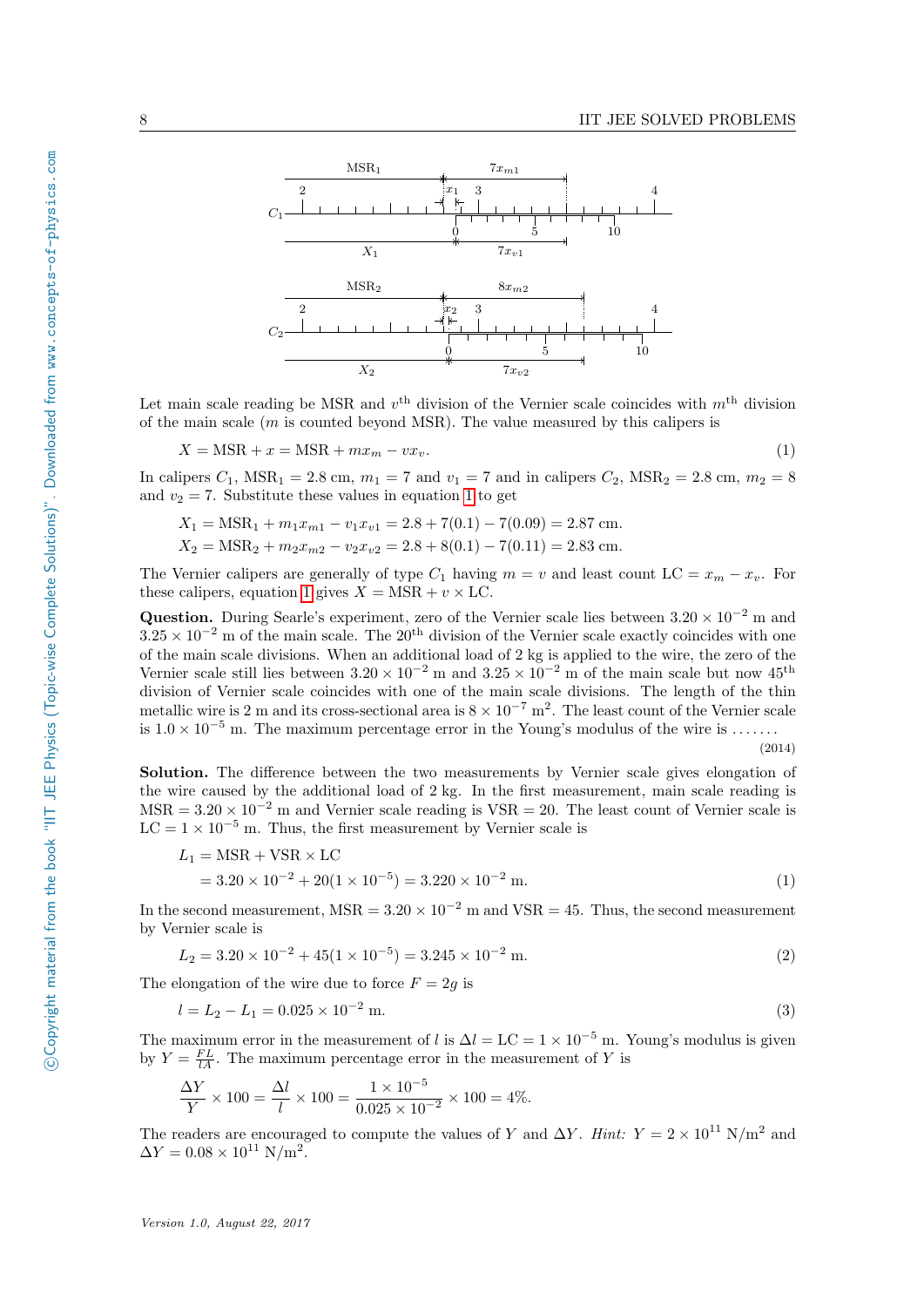## <span id="page-10-0"></span>4 Exercise Problems

Problem 1. The jaws of the Vernier calipers shown in figure [8](#page-10-1) are in contact with each other. Find the zero error of this Vernier calipers. Ans. 1.9 mm



<span id="page-10-1"></span>Figure 8: Zero error of the Vernier calipers

Problem 2. The jaws of the Vernier calipers shown in figure [9](#page-10-2) are in contact with each other. Find the zero error of this Vernier calipers. Ans. −1.2 mm



<span id="page-10-2"></span>Figure 9: Zero error of the Vernier calipers

Problem 3. The zero error of the Vernier calipers shown in figure [10](#page-10-3) is 0.9 mm. What is the diameter of the sphere being measured in figure [10.](#page-10-3) Ans. 3.14 cm



<span id="page-10-3"></span>Figure 10: Measuring diameter of a sphere with an erroneous Vernier calipers

Problem 4. The zero error of the Vernier calipers shown in figure [11](#page-11-0) is −0.5 mm. What is the diameter of the sphere being measured in figure [11.](#page-11-0) Ans. 3.14 cm

Problem 5. Choose the wrong statement for zero error and zero correction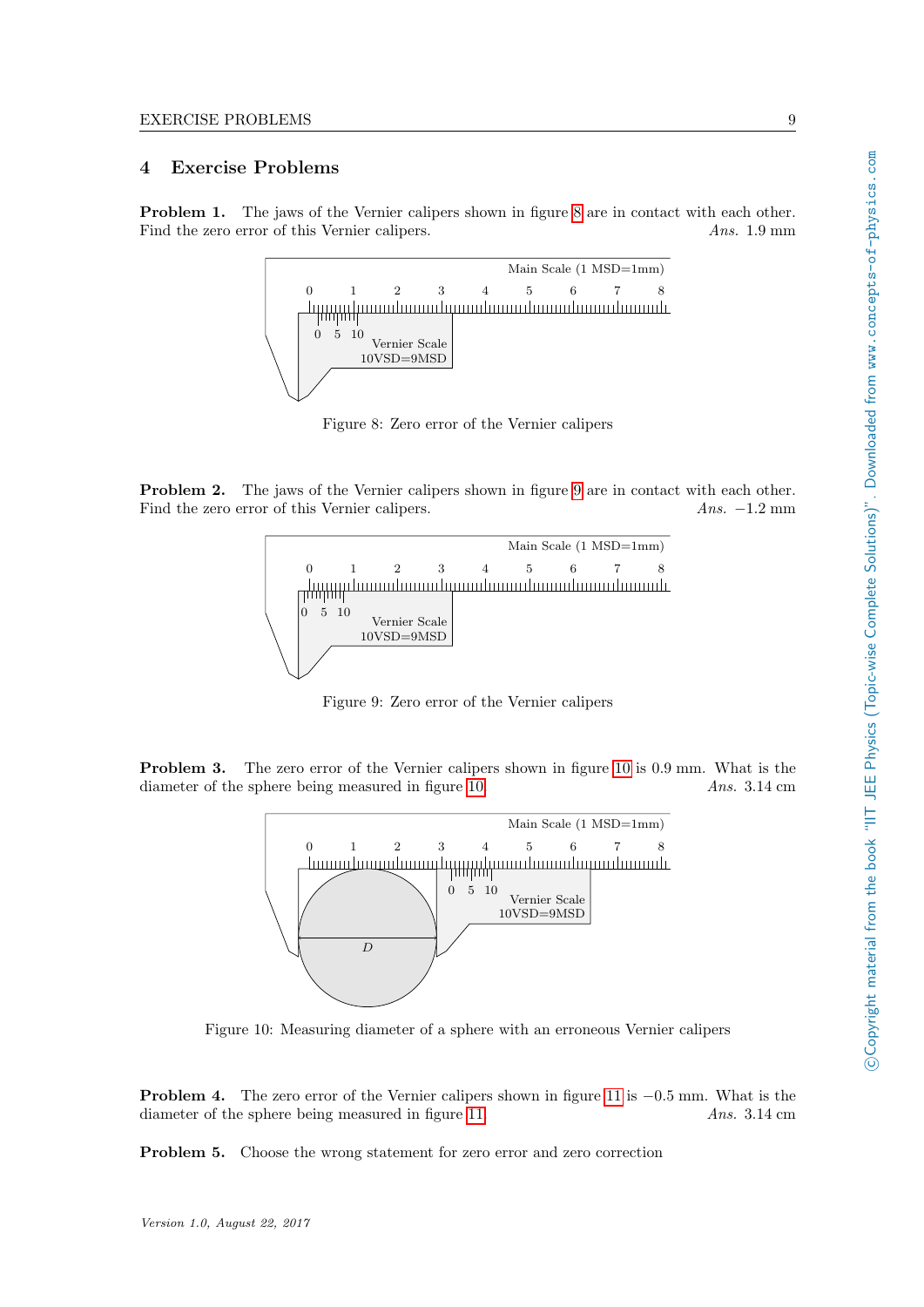

<span id="page-11-0"></span>Figure 11: Measuring diameter of a sphere with an erroneous Vernier calipers

- (A). If the zero of the Vernier scale does not coincide with the zero of the main scale then the instrument is said to be having a zero error.
- (B). Zero error is positive when the zero of Vernier scale lies to the left of the zero of the main scale.
- (C). Zero correction has a magnitude equal to zero error but sign is opposite to that of the zero error.
- (D). None of the above is wrong.

Ans.  $(B)$ 

Problem 6. What is Vernier constant?

- (A). It is the value of one main scale division divided by the total number of divisions on the main scale.
- (B). It is the value of one Vernier scale division divided by the total number of divisions on the Vernier scale.
- (C). It is the difference between value of one main scale division and one Vernier scale division.
- (D). It is also the least count of the Vernier scale.

Ans.  $(C)$ ,  $(D)$ 

Problem 7. The smallest division on main scale of a Vernier calipers is 1 mm and 10 Vernier scale division coincide with 9 main scale divisions. While measuring the length of a line, the zero mark of the Vernier scale lies between 10.2 cm and 10.3 cm and the third division of Vernier scale coincide with a main scale division. (a) Determine the least count of the calipers, and (b) Length of the line.  $Ans. 0.01 \text{ cm}, 10.23 \text{ cm}$ 

Problem 8. The main scale of a Vernier calipers is calibrated in mm and 19 divisions of main scale are equal in length to 20 divisions of Vernier scale. In measuring the diameter of a cylinder by this instrument, the main scale reads 35 divisions and 4th division of Vernier scale coincides with a main scale division. Find (a) least count of the Vernier calipers and (b) radius of the cylinder. Ans. 0.005 cm, 1.76 cm

Problem 9. Least count of a Vernier calipers is 0.01 cm. When the two jaws of the instrument touch each other the 5th division of the Vernier scale coincide with a main scale division and the zero of the Vernier scale lies to the left of the zero of the main scale. Furthermore while measuring the diameter of a sphere, the zero mark of the Vernier scale lies between 2.4 cm and 2.5 cm and the 6th Vernier division coincides with a main scale division. Calculate the diameter of the sphere. Ans. 2.51 cm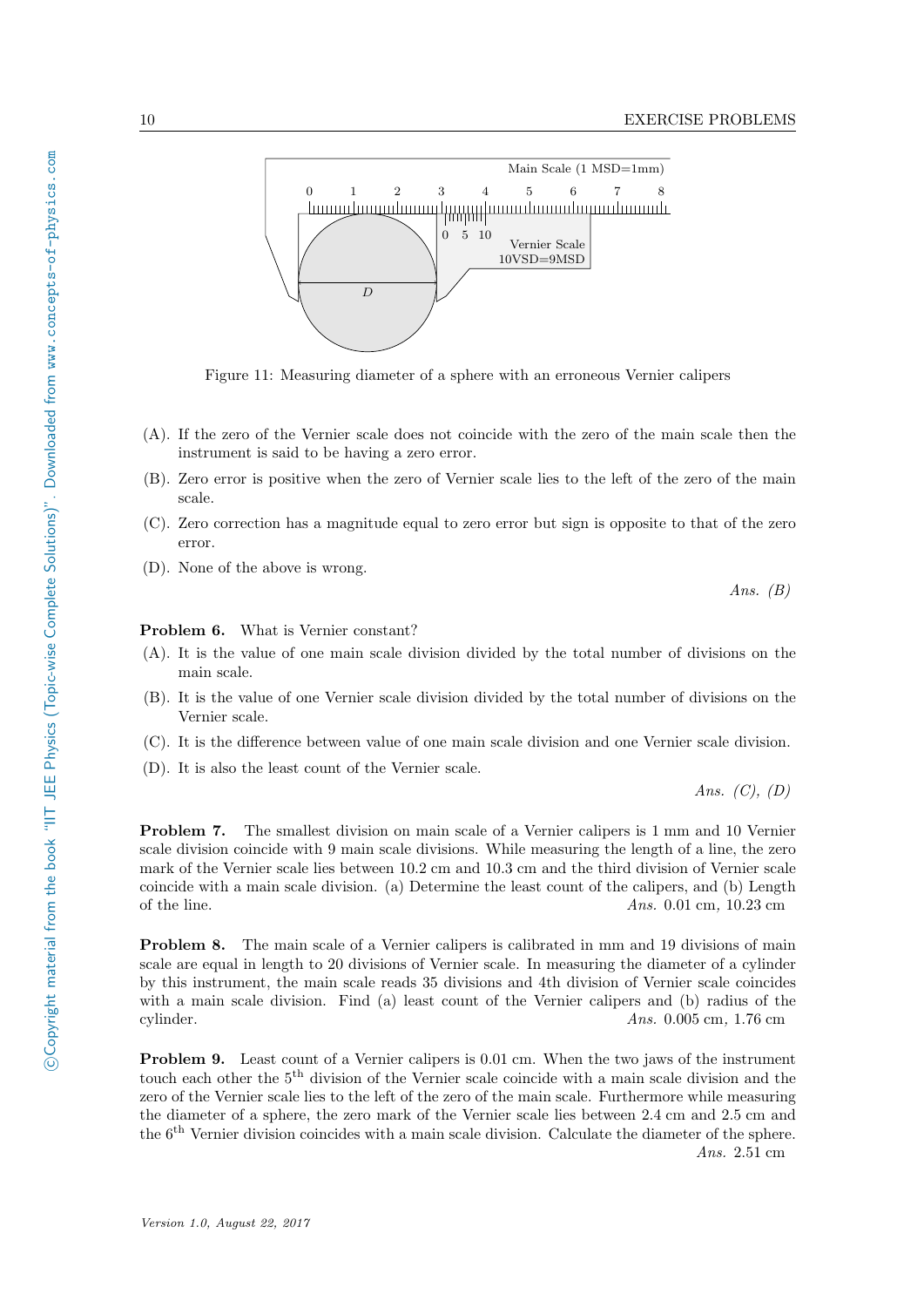**Problem 10.** In an experiment the angles are required to be measured using an instrument. 29 divisions of the main scale exactly coincide with the 30 divisions of the Vernier scale. If the smallest division of the main scale is half-a-degree  $(= 0.5^{\circ})$  then the least count of the instrument is AIEEE 2009

- (A). one minute
- (B). half minute
- (C). one degree
- (D). half degree

Problem 11. A student measured the length of a rod and wrote it as 3.50 cm. Which instrument did he use to measure it?

- (A). A meter scale
- (B). A Vernier caliper where the 10 divisions in Vernier scale matches with 9 division in main scale and main scale has 10 divisions in 1 cm
- (C). A screw gauge having 100 divisions in the circular scale and pitch as 1 mm
- (D). A screw gauge having 50 divisions in the circular scale and pitch as 1 mm

Ans.  $(B)$ 

Ans.  $(A)$ 

Problem 12. 19 divisions on the main scale of a Vernier calipers coincide with 20 divisions on the Vernier scale. If each division on the main scale is of 1 cm, determine the least count of instrument.

Ans. 0.05 cm

Problem 13. The angle of a prism is measured by a spectrometer. The main scale reading is 58.5 degree and Vernier scale reading is 9 divisions. Given that 1 division on main scale corresponds to 0.5 degree and 30 divisions on the Vernier scale match with 29 divisions on the main scale. The angle of the prism from the above data is (AIEEE 2012)

- (A). 58.59 degree
- (B). 58.77 degree
- (C). 58.65 degree
- (D). 59 degree

Ans.  $(C)$ 

Ans.  $(D)$ 

**Problem 14.** 1 cm on the main scale of a Vernier calipers is divided into 10 equal parts. If 10 divisions of Vernier coincides with 8 small divisions of main scale, then the least count of the calipers is

- (A). 0.01 cm
- (B). 0.05 cm
- (C). 0.005 cm
- (D). 0.02 cm

Problem 15. The jaws of a Vernier calipers touch the inner wall of calorimeter without any undue pressure. The position of zero of Vernier scale on the main scale reads 3.48 cm. The 6th division of Vernier scale division coincides with a main scale division. Vernier constant of calipers is 0.01 cm. Find actual internal diameter of calorimeter, when it is observed that the Vernier scale has a zero error of  $-0.03$  cm.

(A). 3.37 cm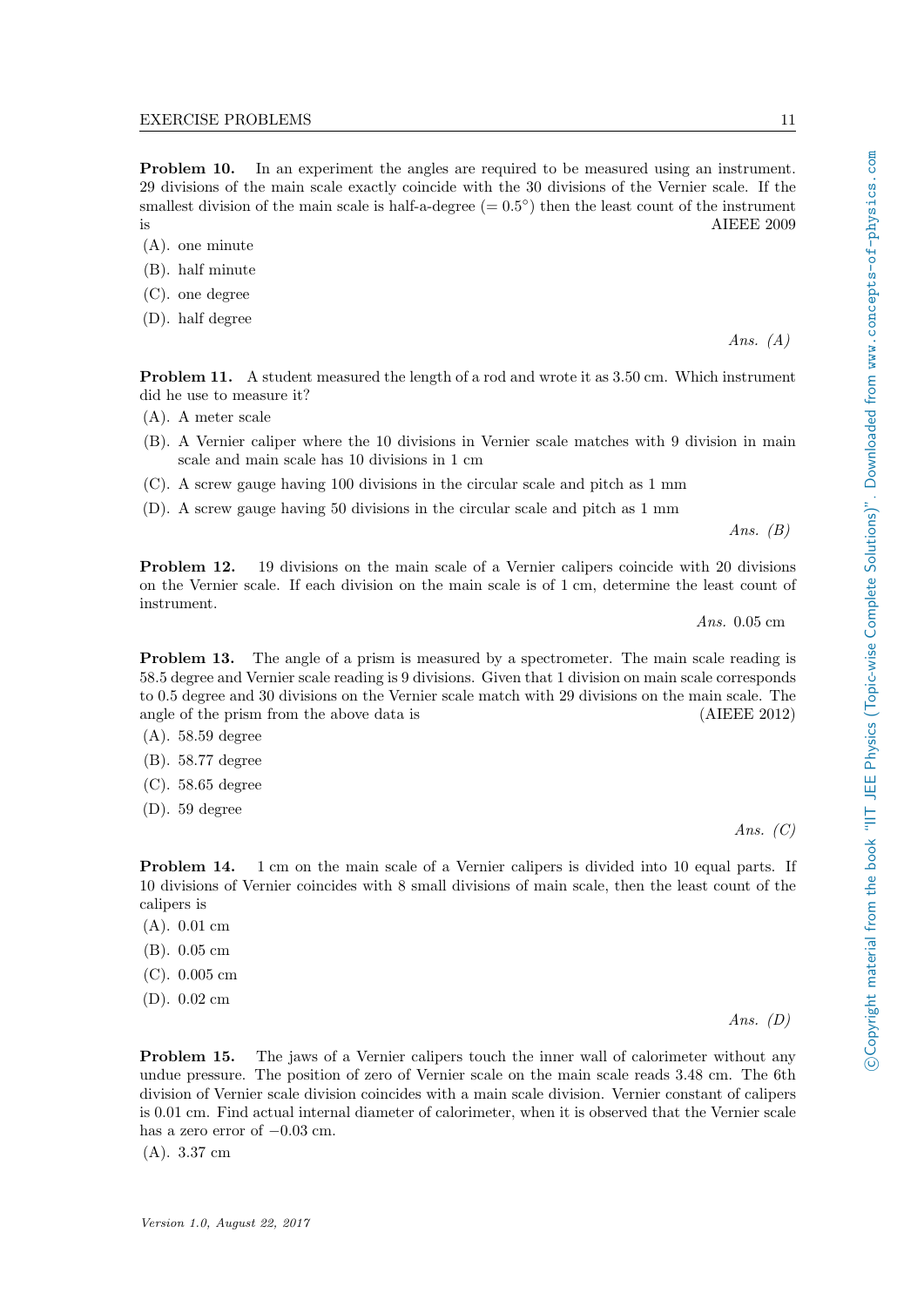(B). 3.57 cm (C). 3.42 cm

(D). 3.54 cm

Problem 16. In a travelling microscope 1 cm on main scale is divided into 20 equal divisions and there are 50 divisions on the Vernier scale. What is the least count of microscope? Ans. 0.001 cm

Problem 17. The Vernier constant of a travelling microscope is 0.001 cm. If 49 main scale divisions coincide with 50 Vernier scale divisions, then the value of 1 main scale division is

(A). 0.1 mm

(B). 0.4 mm

(C). 0.5 mm

(D). 1 mm

Problem 18. The thin metallic strip of Vernier calipers moves downward from top to bottom in such a way that it just touches the surface of beaker. Main scale reading of caliper is 6.4 cm whereas its Vernier constant is 0.1 mm. The 4th division of Vernier scale coincides with a main scale division. The actual depth of beaker is (when zero of Vernier coincides with zero of main scale)

- (A). 6.64 cm
- (B). 6.42 cm
- (C). 6.44 cm
- (D). 6.13 cm

Problem 19. In an instrument, there are 25 divisions on the Vernier scale which coincides with 24 divisions of the main scale. 1 cm on main scale is divided into 20 equal parts. The least count of the instrument is

- (A). 0.002 cm
- (B). 0.05 cm
- (C). 0.001 cm
- (D). 0.02 cm

Problem 20. 1 cm of main scale of a Vernier calipers is divided into 10 divisions. If least count of the calipers is 0.005 cm, then the Vernier scale must have

- (A). 10 divisions
- (B). 20 divisions
- (C). 25 divisions
- (D). 50 divisions

Problem 21. In a Vernier calipers, there are 10 divisions on the Vernier scale and 1 cm on main scale is divided in 10 parts. While measuring a length, the zero of the Vernier scale lies just ahead of 1.8 cm mark and 4th division of Vernier scale coincides with a main scale division. The value of length is

Ans.  $(B)$ 

Ans.  $(C)$ 

Ans.  $(C)$ 

Ans.  $(A)$ 

Ans.  $(B)$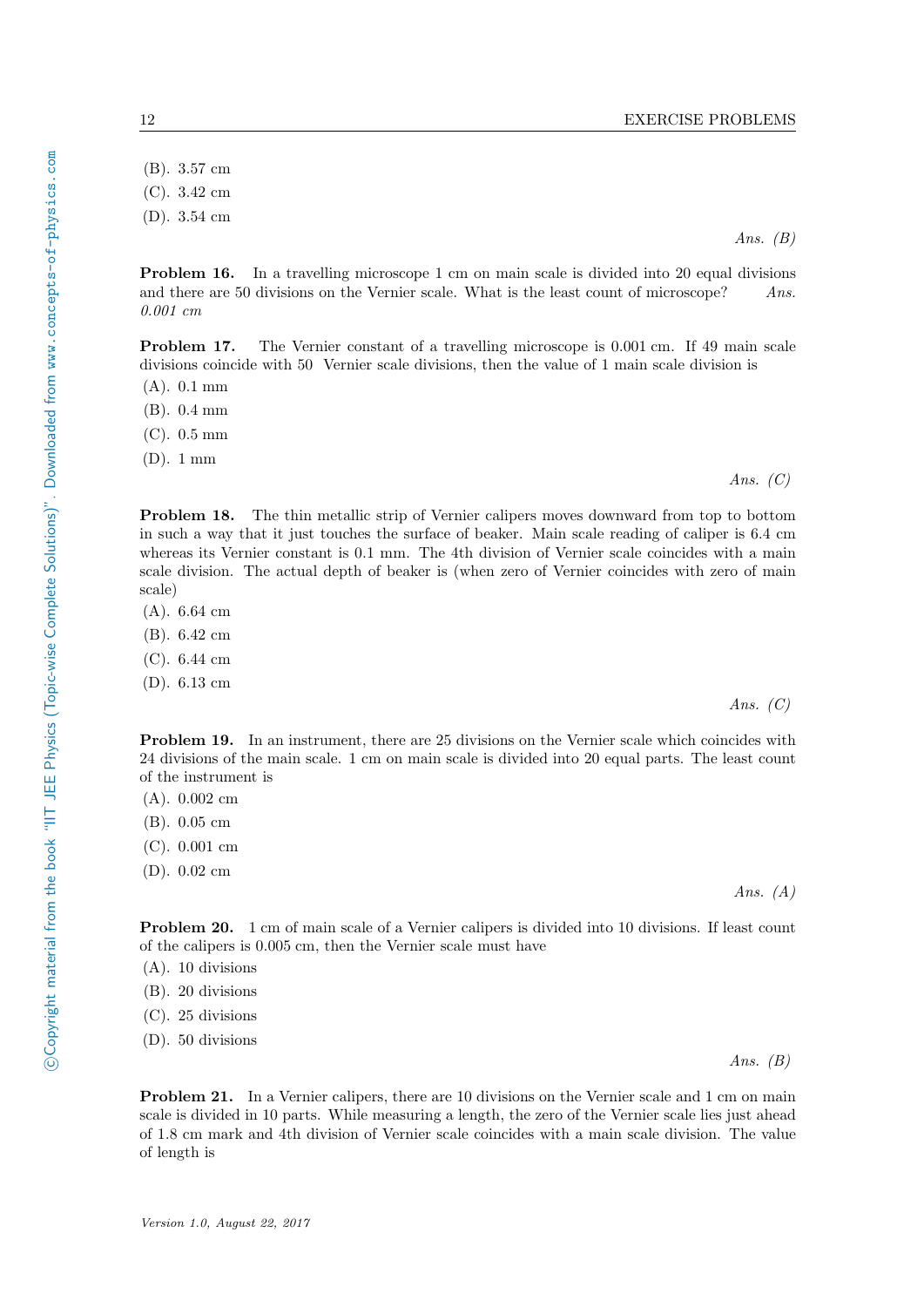- (A). 1.804 cm
- (B). 1.840 cm
- (C). 1.800 cm
- (D). None of these

Problem 22. Diameter of a steel ball is measured using a Vernier calipers which has divisions of 0.1 cm on its main scale (MS) and 10 divisions of its Vernier scale (VS) match 9 divisions on the main scale. Three such measurements for a ball are  $(1)$  MSR =  $0.5$  cm, VSD =  $8$  (2) MSR = 0.5 cm, VSD = 4 (3) MSR = 0.5 cm, VSD = 6. If the zero error is  $-0.03$  cm, then mean corrected diameter is

- (A). 0.53 cm
- (B). 0.56 cm
- (C). 0.59 cm
- (D). 0.52 cm

Ans.  $(C)$ 

Ans.  $(D)$ 

Problem 23. Each division on the main scale is 1 mm. Which of the following Vernier scales gives Vernier constant equal to 0.01 mm?

- (A). 9 mm divided into 10 divisions
- (B). 90 mm divided into 100 divisions
- (C). 99 mm divided into 100 divisions
- (D). 9 mm divided into 100 divisions

Ans.  $(C)$ 

Problem 24. In a Vernier calipers 1 cm of the main scale is divided into 20 equal parts. 19 divisions of the main scale coincide with 20 divisions on the Vernier scale. Find the least count of the instrument. Ans. 0.025 cm

**Problem 25.** In a vernier calipers, one main scale division is x cm and n divisions of the vernier scale coincide with  $(n - 1)$  divisions of the main scale. The least count (in cm) of the calipers is (AMU PMT 2009)

- $(A)$ .  $\frac{(n-1)}{n}x$
- (B).  $\frac{nx}{n-1}$
- (C).  $\frac{x}{n}$
- (D).  $\frac{x}{n-1}$

Ans.  $(C)$ 

#### <span id="page-14-0"></span>5 More. . .

You can make a low cost Vernier calipers by drawing main scale and Vernier scale on strips of paper etc. The lines on main scale may be separated by 1 cm. To get lines on the Vernier scale, you can divide 9 divisions on main scale into 10 equal divisions (it is a test for your skills in geometry).

Take a scales of 30 cm length and another scale of 15 cm length. The bigger scale is main scale of your Vernier calipers and smaller scale is Vernier scale. Draw 30 parallel lines on main scale at 1 cm distance each. Draw 10 parallel lines on Vernier scale at 0.9 cm each. Your Vernier caliper is